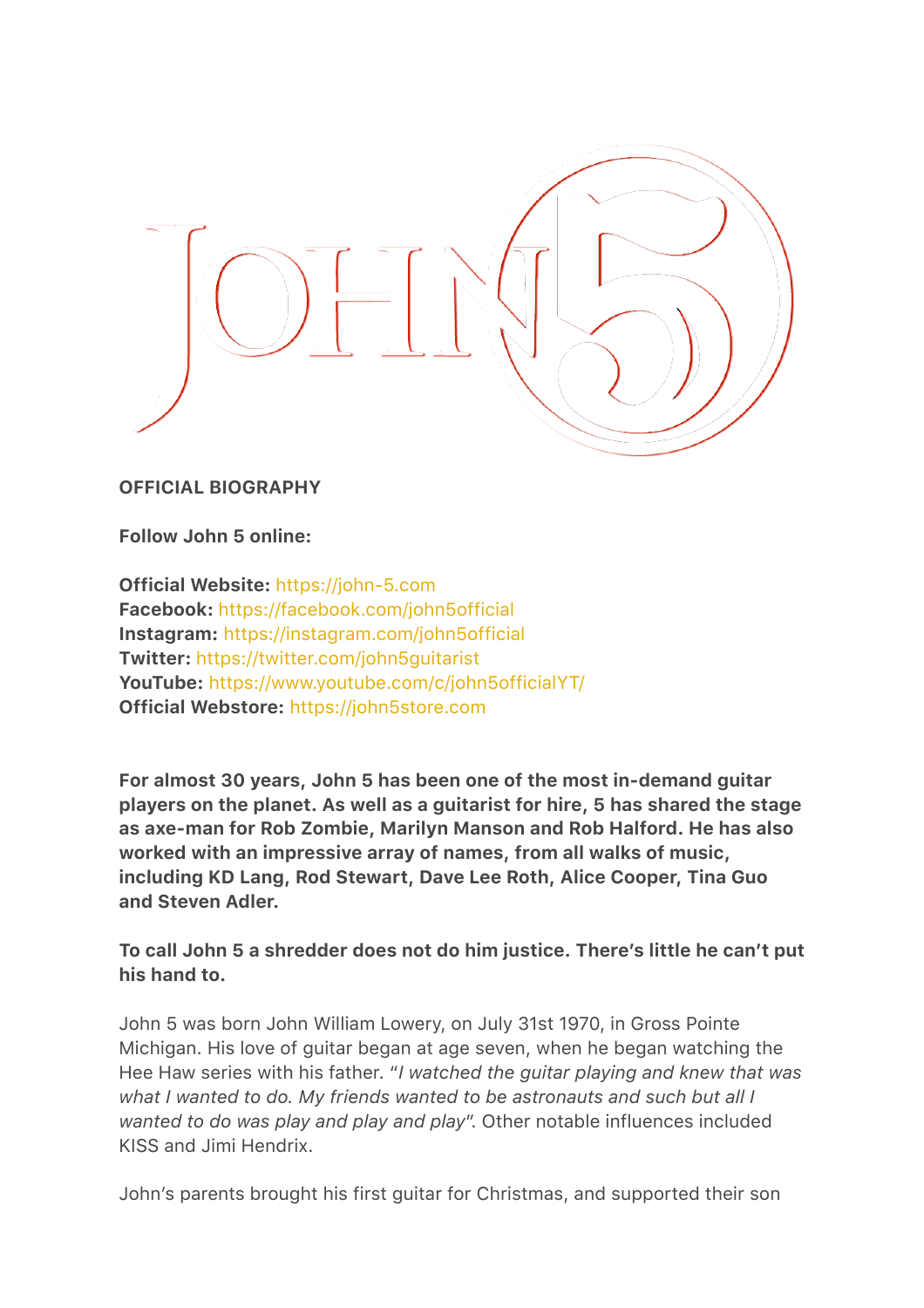as he began playing in bars and clubs, on the pre-condition that he kept his grades up. This in turn led John to form his first band 'Dirty Trixx' who won a major battle of the bands contest when he was in sixth or seventh grade. In a subsequent high-school band 'Vampirella', John began to experiment with what is now the trademark make-up that he still wears today; "*we looked crazy on stage. I'd already started wearing eyeliner anyway but the stuff we wore on stage was crazy*".

At the age of 18, John made the decision to move to Los Angeles to pursue a session guitarist career. Despite being the victim of a robbery on his first night, John hunkered down in abandoned warehouses and went door to door to sell his skills. A lucky break saw John get his first band experience in LA with 'Alligator Soup'. Stepping in when the singer was pulled from stage following a bizarre accident, John caught the eye of Rudy Sarzo who was so impressed with John's quick step-up, that he took him to dinner and asked to work with him. This in turn saw John meet producer Bob Marlette, who became a gateway for John's burgeoning career as a session guitarist. This partnership, and friendship continues to this day.

Big breaks saw John working with the legendary Lita Ford opening up for KISS, which for the man who is a huge KISS fan was like "*all my Christmas' coming at once*". Further work included with former Ozzy Osbourne drummer Randy Castillo and his first big project – 'Red Square Black'. Together they released one EP – 'Square' Shortly after John was selected from over 2000 other guitarists to play with K.D.Lang.

John's career flourished when he teamed up with Rob Halford and formed industrial/classic rock band '2wo' (Two).Their album, 'Voyeurs' was produced by Nine Inch Nail's frontman Trent Reznor. Following this, John worked with another chldhood hero - Dave Lee Roth - writing and playing on 'The DLR Band' album. "W*e did it in two weeks, and I remember Dave saying before we started recording, if you can't do it in two takes, then you can't do it*."

In 1998, shock-rocker Marilyn Manson had just recording 'Mechanical Animals' and was in need of a new live guitarist following the departure of Zim Zum. John had just returned home following a European tour with 2wo, and almost immediately was contacted by Manson's management team, who invited John to lunch; '*I get there and it's Manson himself sitting at the table. As a result of that first meeting I had a new name and I was in the band."* Signed on initially to play on the Rock Is Dead tour, John, now anointed John 5 by Manson, also contributed to the Grammy nominated "Astonishing Panorama of the Endtimes".

In April 1999, the US was rocked by a horrifying mass shooting at Columbine High School, and a media backlash saw the band the recipients of several death threats. Regrouping at the Houdini House in Laurel Canyon work began on 'Holywood: In The Shadow of the Valley of Death' the first full studio album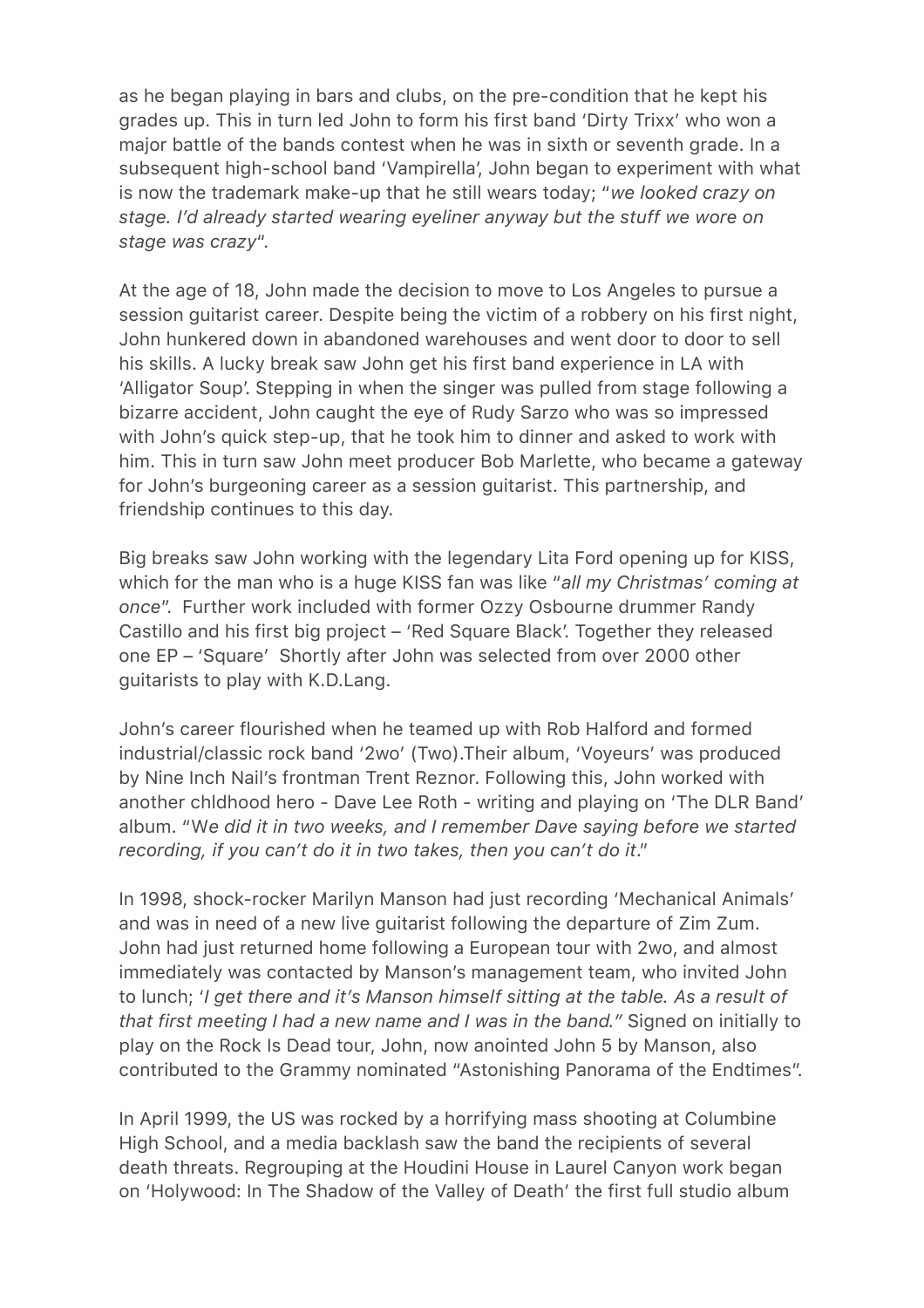that John 5 worked on. "*Manson is a phenomenal producer and visionary. His production knowledge is astounding."* During this period John 5 continued to do session work, contributing to the Jimi Hendrix Tribute album 'Hazy Days' and reuniting with Dave Lee Roth for the track 'Thug Pop'.

After the phenomenal success of Holywood, the band returned to the studio to record a different kind of album – the Burlesque, Weimar Republic stylized 'The Golden Age of Grotesque'. However, the subsequent tour proved deeply conflicting as John 5's personal life clashed with his work life and as a result some tensions arose in the band. So in 2004, after 5 years in the band, John 5 and Manson decided to part company; "*I'll never regret working with Manson, it was such a blast, but we both knew it was time to move on*". Retaining his nickname and after a chance encounter with the legendary Les Paul, began working on his first solo album 'Vertigo'. The mix of John 5's trademark Drop D tuning intermixed with the Bluegrass music sounds he has listened to as a child, proved a hit with old fans, as well as introducing him to new followers.

John 5's solo career turned out not to be a flash in the pan, and he has now released 9 studio albums, a live album and a remix album . He has worked with several special guests on those albums, including Albert Lee who called John 5 "*one of the nicest guys I've worked with*", Steve Vai who called John "*underrated*", Joe Satriani, Jim Root, Eric Johnson and many more. As well as his solo albums John 5 teamed up with the vocal talents of Joe Grah (formerly of Texas band Jibe) to form "radio rock project" Loser. Their first single, 'Disposable Sunshine' featured on the Fantastic Four soundtrack.

In 2006, John 5 was invited to join Rob Zombie for a short Ozzfest tour. Despite being told "*not to get too comfortable*", the pairing brought a resurgence in Zombie, who at the point was turning his hand to directing movies and taking a break from music, they began work on 2006's 'Educated Horses'. As a consequence John 5 had to make the decision to leave his fledgling band Loser. "*Being the founding member of Loser, my decision to leave was not an easy one*."

John 5 continues to work with Zombie, co-writing on all studio albums since Educated Horses, and composing the score for Zombie's 2013 movie 'The Lords Of Salem'.

In 2015, following a series of web shows to celebrate the release of his solo album 'Careful With That Axe", John 5 decided to take his solo set on tour, and formed The Creatures band to support his live shows. Initially joined by longterm friend Rodger Carter on drums, the band continues touring to this day, and now work as a unit on 5's solo albums, including 'Season Of The Witch', the live album 'It's Alive', 'Invasion' and 2021's 'Sinner' The current line-up includes John 5, Ian Ross on bass and drummer Alejandro Mercado.